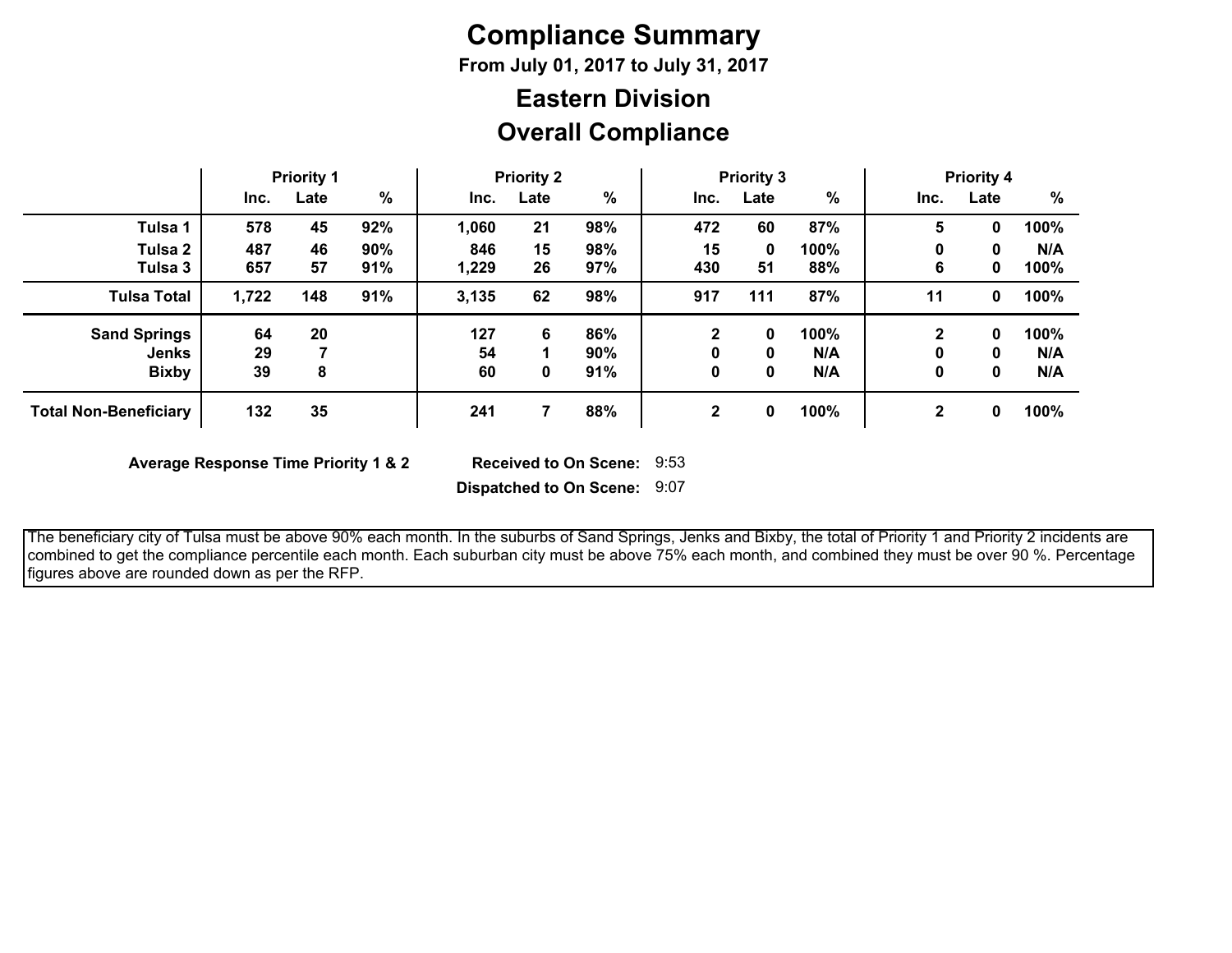# **Compliance Summary**

**From July 01, 2017 to July 31, 2017**

### **Overall Compliance Western Division**

|                               | <b>Priority 1</b> |              | <b>Priority 2</b> |       | <b>Priority 3</b> |      |      |             | <b>Priority 4</b> |              |              |      |
|-------------------------------|-------------------|--------------|-------------------|-------|-------------------|------|------|-------------|-------------------|--------------|--------------|------|
|                               |                   | Inc. Late    | %                 | Inc.  | Late              | %    | Inc. | Late        | $\frac{9}{6}$     | Inc.         | Late         | %    |
| <b>Oklahoma City 1</b>        | 994               | 64           | 93%               | 1,621 | 28                | 98%  | 484  | 16          | 96%               | 10           | $\mathbf{0}$ | 100% |
| <b>Oklahoma City 2</b>        | 951               | 132          | 86%               | 1,455 | 24                | 98%  | 221  | 11          | 95%               | 4            | 0            | 100% |
| <b>Edmond</b>                 | 167               | 13           | 92%               | 261   | 7                 | 97%  | 58   | 0           | 100%              |              | 0            | 100% |
| <b>Total OKC &amp; Edmond</b> | 2,112             | 209          | 90%               | 3,337 | 59                | 98%  | 763  | 27          | 96%               | 15           | 0            | 100% |
| <b>Warr Acres</b>             | 33                | $\mathbf{2}$ |                   | 40    | 1                 | 95%  | 0    | $\bf{0}$    | N/A               | $\bf{0}$     | 0            | N/A  |
| <b>Bethany</b>                | 60                | 6            |                   | 121   | 3                 | 95%  | 0    | $\bf{0}$    | N/A               | $\bf{0}$     | 0            | N/A  |
| <b>Mustang</b>                | 29                | 8            |                   | 44    | 1                 | 87%  | 17   | 5           | 70%               | $\bf{0}$     | 0            | N/A  |
| <b>The Village</b>            | 17                | $\mathbf{2}$ |                   | 36    | 0                 | 96%  | 0    | $\mathbf 0$ | N/A               | $\mathbf{0}$ | 0            | N/A  |
| <b>Nichols Hills</b>          | 6                 | 0            |                   |       | 0                 | 100% | 0    | 0           | N/A               | 0            | 0            | N/A  |
| <b>Total Non-Beneficiary</b>  | 145               | 18           |                   | 242   | 5                 | 94%  | 17   | 5           | 70%               | $\mathbf 0$  | 0            | N/A  |
| <b>Piedmont</b>               | 11                |              |                   | 10    |                   |      | 0    |             |                   | 0            |              |      |

**Average Response Time Priority 1 & 2** 

**Dispatched to On Scene:** 9:21 Received to On Scene: 9:50

 The beneficiary cities of Oklahoma City and Edmond must be above 90% each month. In the suburbs of Warr Acres, Bethany, Mustang, The Village, and Nichols Hills, the total of Priority 1 and Priority 2 incidents are combined to get the compliance percentile each month. Each suburban city must be above 75% each month, and combined they must be over 90 %. Percentage figures above are rounded down as per the RFP.